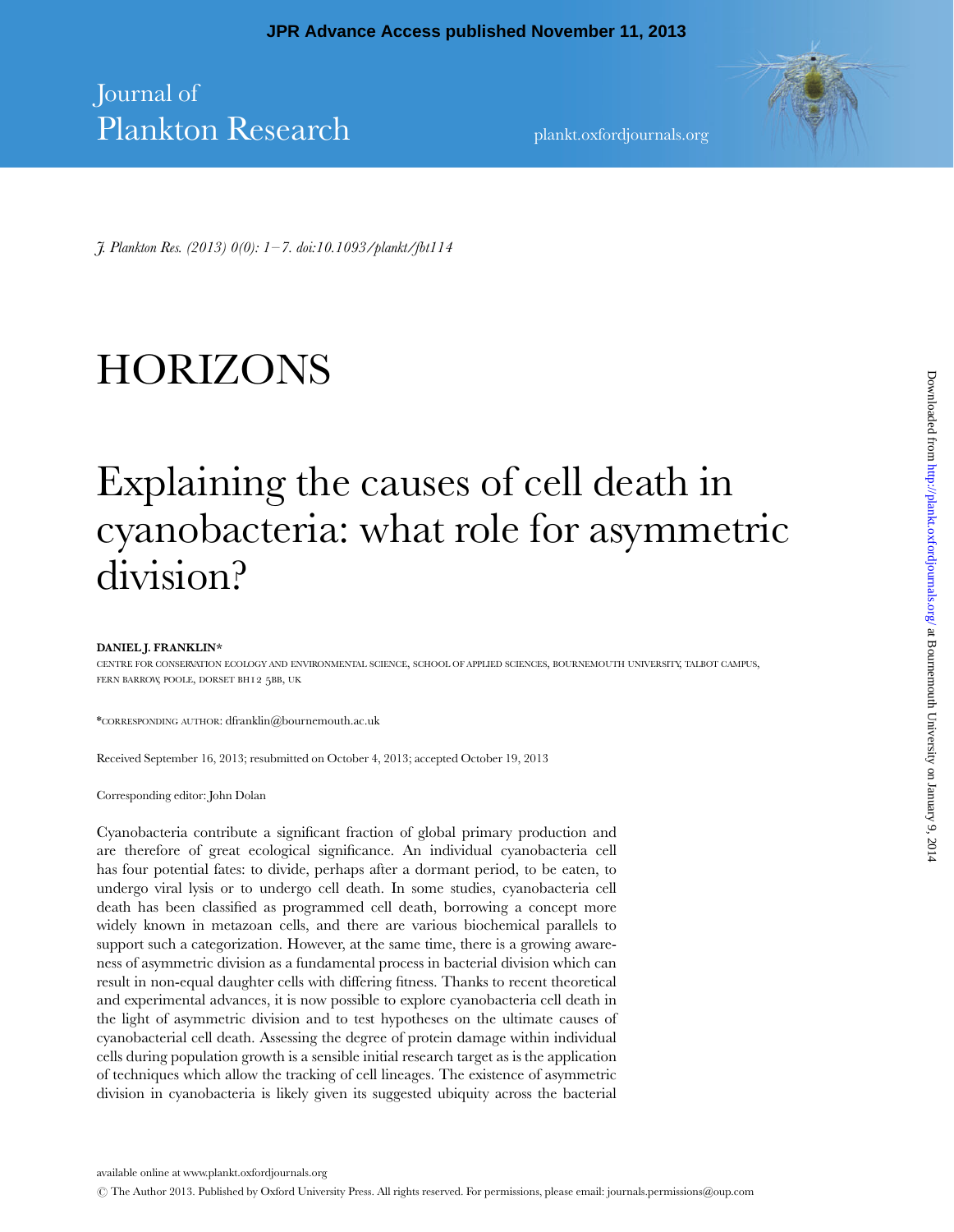domain of life. It will be technically difficult to test the interaction of asymmetric division with environmental variability, and how that leads to individual cell death via differing susceptibilities to environmental stress. However, testing such ideas could confirm asymmetric division as the ultimate cause of cell death in cyanobacteria and thereby allow a better understanding of the patterns of cell death in natural populations.

KEYWORDS: cyanobacteria; asymmetric division; irradiance; oxidative damage; PCD

How phytoplankton die largely determines how other marine organisms live [\(Kirchman 1999\)](#page-5-0).

#### INTRODUCTION

Since the ubiquity of cyanobacteria in marine ecosystems was recognized about 30 years ago the vast, and increasing, contribution of oceanic forms such as Prochlorococcus and Synechococcus to global primary production has become clear [\(Polovina](#page-5-0) et al., 2008; [Flombaum](#page-5-0) et al., [2013](#page-5-0)). Given this, it is important to know why and how individual cyanobacteria die since this process will profoundly influence carbon flow within the food web and thus the overall structure of the food web. While cyanobacterial cells may be eaten by a diverse selection of zooplankton grazers (e.g. [Hirose](#page-5-0) et al., 2008), or undergo viral lysis ([Munn, 2011\)](#page-5-0), a third potential non-dividing fate, cell death, is possible though poorly appreciated, perhaps stemming from the fact that bacteria are often generally assumed to be functionally immortal. Cell death in cyanobacteria will lead to cell lysis and the release of dissolved organic carbon, an outcome similar to that of viral infection and lysis. Although bacterial cell death is, in general terms, difficult to recognize and measure ([Davey,](#page-5-0) [2011](#page-5-0)) understanding it better will be essential in forming a more accurate picture of carbon flow. For a long time, bulk measures of bacterioplankton (heterotrophic bacteria) growth have indicated large numbers of inactive cells within populations which has led to the conclusion that more effort should be devoted to resolving the demographic structure of bacterioplankton assemblages ([Kirchman, 2000\)](#page-5-0). Such a conclusion would also hold true for populations of autotrophic cyanobacteria; forms such as Synechococcus can enter a resting state ([Sauer](#page-5-0) et al., [2001](#page-5-0); [Schwarz and Forchhammer, 2005](#page-6-0)) in response to nutrient limitation and so high variability in Synechococcus activity rates are possible. However, where environmental stress exceeds cell tolerances cell death is observed and in certain situations this has been categorized as programmed cell death (PCD). Occasionally, an adaptive role has been suggested for cyanobacteria PCD whereby the death of some individuals optimizes the probability of population persistence (e.g. [Berman-Frank](#page-5-0) et al., 2004). The diagnosis of PCD in studies of cyanobacteria ecology, like phytoplankton in general [\(Franklin](#page-5-0) et al., [2006](#page-5-0)), is made with variable amounts of evidence, but relies mainly upon a demonstration of increased caspase ( protease) activity during cell death, as caspases are thought to be a metabolic signature of PCD. Many commercial kits are now available for testing caspase activity and since caspase activity is thought to lead to DNA fragmentation, the detection of DNA fragments (via the TUNEL assay) is a further diagnostic feature of programmed cell death. In this article the proposed causes of cyanobacteria cell death are explored and it is argued that one fundamental process, asymmetric division, could explain the forms of cell death observed in diverse settings.

### IS PROGRAMMED CELL DEATH (PCD) AN IMPORTANT PART OF BACTERIAL AND CYANOBACTER IAL POPULAT ION ECOLOGY?

The existence of PCD in cyanobacteria is uncertain. In those forms where differentiation within a colony occurs in order to facilitate dispersal, or produce heterocysts, cell death can appear to have a programmed dimension (e.g. [Reddy](#page-5-0) et al., 1987; [Adamec](#page-4-0) et al., 2005) and has been further diagnosed, via caspase and DNA fragmentation assays, as "autocatalytic" in dying cells (e.g. in Trichodesmium; [Berman-Frank](#page-5-0) et al., 2004). Differentiation within a cyanobacteria colony in order to optimize overall colony fitness is a situation where PCD would appear to make evolutionary sense for bacteria.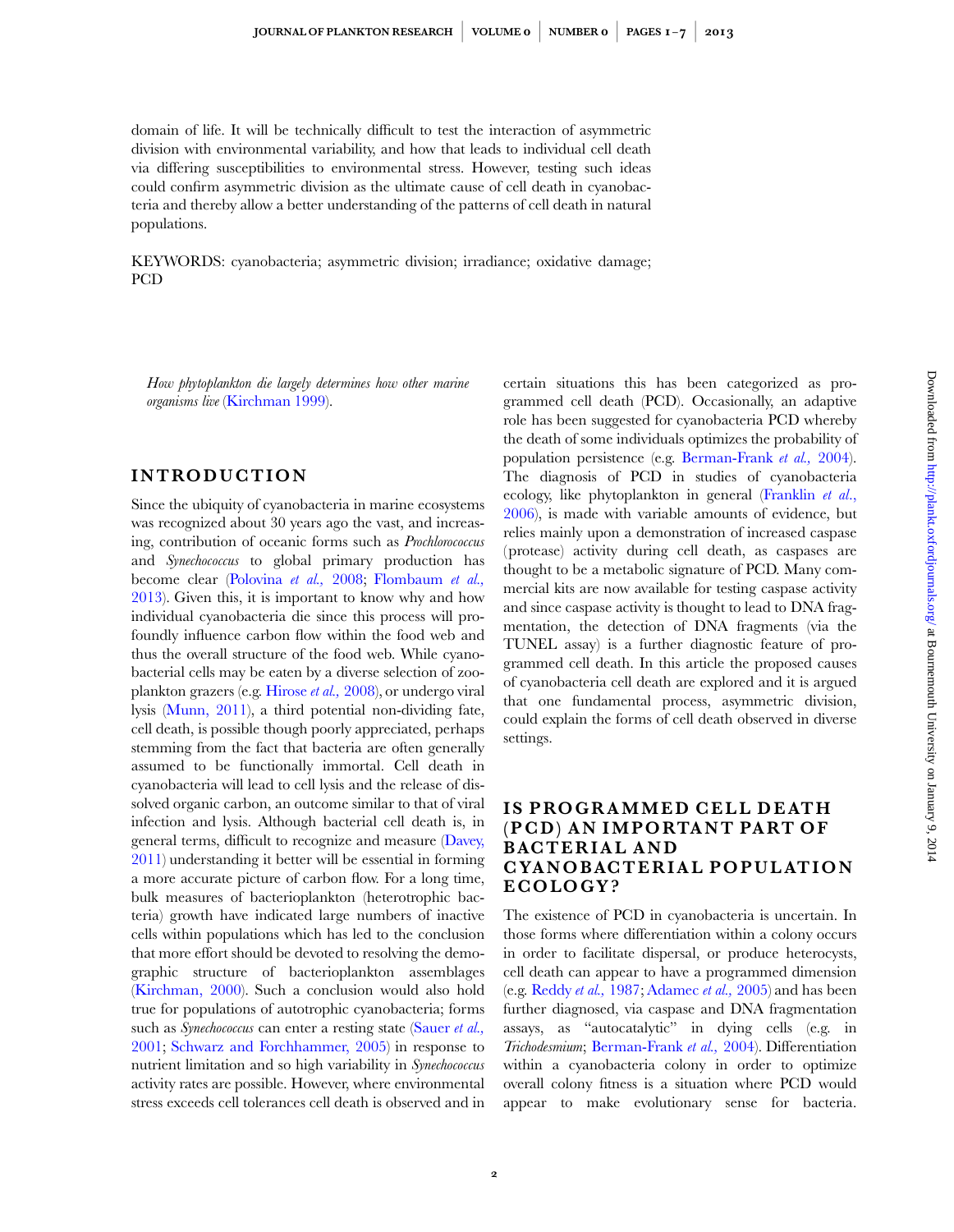However, in another colonial form, Microcystis aeruginosa, the significance of DNA fragmentation (and therefore PCD) is less clear as fragmentation occurs seemingly randomly, in terms of colony position and cell size, during periods of population decline [\(Sigee](#page-6-0) et al., 2007). Whilst the existence of, and a role for, PCD in colony dynamics may sometimes be inferred, for solitary cyanobacteria the evolutionary basis for PCD would be much less clear. In heterotrophic bacteria, "programmed death" diagnosed mainly on the basis of caspase ( protease) activities is thought to be important in the various differentiation processes that occur during colony or biofilm existence [\(Lewis, 2000](#page-5-0)). In Microcystis aeruginosa, PCD has also been diagnosed through experiments which expose cells to oxidants (Ross [et al.,](#page-5-0) 2006; Ding [et al.,](#page-5-0) 2012; [Mikula](#page-5-0) et al., [2012](#page-5-0)); as cells are poisoned with exogenous oxidants dying cells exhibit markers of PCD such as increased caspase activity. By extension, environmental factors which would induce intracellular oxidant formation are thought to lead to PCD (Ross [et al.,](#page-5-0) 2006; Guo et al., [2012](#page-5-0); [Moon](#page-5-0) et al., 2012). While cyanobacteria do have metacaspase-like proteases [\(Choi and Berges, 2012\)](#page-5-0) the degree to which caspase expression, activity and specificity can be associated with dying cells varies considerably depending upon the sophistication of the methods used. Therefore, while PCD has been diagnosed in cyanobacteria the field of study is young and the burden of proof is quite variable. Across the studies which diagnose PCD as a cause of cyanobacteria cell death, there are differing interpretations of why such a pathway might have evolved. For some authors, PCD amounts to little more than a morphological description of dead or dying cells. In this interpretation, cells have simply been killed when their metabolic apparatus is pushed beyond its limits and PCD markers have little specificity. However, being killed by environmental stress is not the only interpretation of what is happening during cyanobacteria population declines. In Trichodesmium colonies, some fraction of the cells (about 30%) survive during Fe-stress-induced mass cell death, which can be diagnosed as PCD on the basis of caspase activities and metacaspase expression [\(Bar-Zeev](#page-5-0) *et al.*, 2013), and it is speculated that intercellular signalling may control the onset of such mass cell death. Such an interpretation may be inconsistent with an alternative view, namely that when growth becomes uncoupled from metabolism (i.e. though nutrient limitation), the generation of intracellular oxidants kills the cells [\(Sakamoto](#page-6-0) et al., 1998; [Suginaka](#page-6-0) et al., 1999), if one accepts that cyanobacteria populations have within them a "persister" fraction which is more resistant to environmental stress than the majority of the population. Although the "persister" concept is used in the wider bacteriological literature as a mechanism which facilitates

population differentiation through PCD [\(Lewis, 2000\)](#page-5-0), its use as an explanatory concept in cyanobacteria ecology has been limited.

In conclusion, although the PCD concept has recently been applied to explain cyanobacteria cell death its validity is not always clear. Given the role of PCD in metazoan development, it is tempting to seek an adaptive role for PCD in bacteria and in those instances where differentiation is important ecologically there would appear to be sound reasons for PCD, presumably controlled by intercellular signalling. In general, such signalling likely controls the widespread differentiation that occurs within populations of genetically identical bacteria [\(Muller and](#page-5-0) [Davey, 2009](#page-5-0)). However, beyond PCD, and possibly with a more fundamental role in shaping patterns of cell death, exists the process of asymmetric division.

### EVIDENCE FOR ASYMMETRIC DIVISION, AND CELL AGING, IN BACTERIA AND THEREFORE **CYANOBACTERIA**

Morphological and physiological differences between daughter cyanobacterial cells have been known for some time ([Carr, 1995](#page-5-0)), for example in the chain-forming Anabaena catenula, division within a colony always results in one large and one smaller cell. The smaller cell subsequently takes longer to divide and may further differentiate into a heterocyst ([Mitchison and Wilcox, 1972\)](#page-5-0). In this example, asymmetric division has a clear role in colony differentiation. More fundamentally though, asymmetric division may lead to the routine generation of daughter cells with differing fitness. In Escherichia coli, the two daughter cells that are produced during mitosis are functionally asymmetric; one daughter cell is aged, in the sense that its lineage will show reduced fitness (an increased probability of death) relative to the other daughter cell ([Stewart](#page-6-0) et al., 2005). Consequently, E. coli is not functionally immortal. Using one daughter cell to act as a repository for parental metabolic waste, leading to a rejuvenation or increased fitness of the other daughter, may be an optimal, and therefore ubiquitous, evolutionary strategy in bacteria as it can help to maintain a higher overall growth rate [\(Watve](#page-6-0) et al., 2006; [Ackermann](#page-4-0) [et al.,](#page-4-0) 2007). Further modelling work has shown that a bacterial mother cell that allocates more non-genetic (oxidative damage) in one daughter cell has a higher evolutionary fitness [\(Chao, 2010](#page-5-0); Rang [et al.,](#page-5-0) 2011). Non-colonial cyanobacteria, such as Prochlorococcus and Synechococcus are known for their high growth rates [\(Vaulot](#page-6-0) et al., 1995; [Shalapyonok](#page-6-0) et al., 1998) which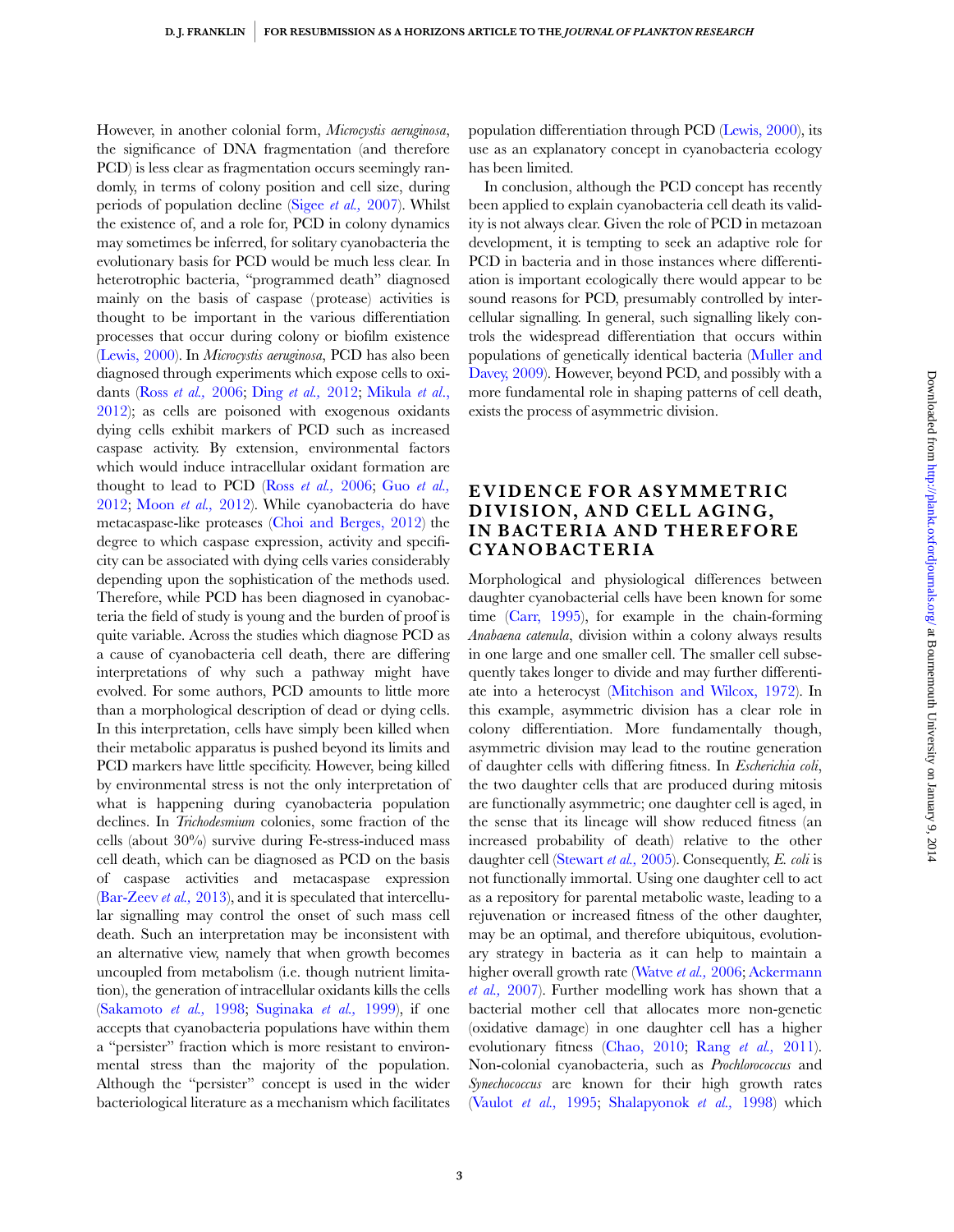enable the formation of vast oceanic populations despite substantial grazing pressures ([Boyd](#page-5-0) et al., 2010). The idea that bacterial cell division may routinely produce dead cells as a by-product of division is not new but is perhaps poorly appreciated by ecologists. Older observations support the idea: in batch cultures, so long as the death rate is less than the growth rate, the viable population can be observed to grow exponentially and in chemostat culture, a viability index (the probability that a newly formed cell is viable) can be calculated in order to assess the extent of errors during "autosynthesis'" leading to the production of non-viable cells whose fate is "autolysis'" under different conditions [\(Pirt, 1975](#page-5-0)). It would seem reasonable to suppose that bacterial cells can be stillborn because those individuals represent the culmination of a process which distributes metabolic damage in one daughter cell over the other, as has now been demonstrated in E. coli. It is an open question as to how this process operates in cyanobacteria though it is a powerful concept which could have the potential to unify the mixed explanations of the causes of cyanobacteria cell death.

## CYANOBACTER IA CELL GROWTH AND CELL DEATH IN THE OCEAN

In the ocean, cyanobacteria production is dominated by Prochlorococcus and Synechococcus. Together these two groups contribute up to 50% of total fixed carbon in low latitudes ([Partensky](#page-5-0) et al., 1999). In Prochlorococcus populations peak abundance  $(\sim 150 \times 10^3 \text{ cells mL}^{-1})$  occurs in the top 50 m of the water column and cells undergo a phased division close to the maximum potential growth rate ([Vaulot](#page-6-0) *et al.*, 1995) with a division rate of  $>1$  doub-ling day<sup>-1</sup> possible ([Shalapyonok](#page-6-0) *et al.*, 1998). Irradiance has long been known to exert a major control on cyanobacteria proliferation; excessive light can cause cell death (referred to as "photo-oxidative" cell death;, e.g. [Eloff](#page-5-0) et al., [1976,](#page-5-0) [Vonshak](#page-6-0) et al., 1996) and Prochlorococcus and Synechococcus have evolved slightly different strategies to minimize the light-induced oxidative stress which can be lethal ([Mella-Flores](#page-5-0) et al., 2012). Nevertheless, a substantial proportion of cyanobacteria undergo photo-oxidative stress and cell death in surface waters ([Agusti, 2004](#page-5-0)); the proportion of Prochlorococcus and Synechococcus cells that are non-viable increases over the day and peaks in the late afternoon [\(Llabres](#page-5-0) et al., 2011). Such high variability in the proportion of non-viable cyanobacteria cells clearly indicates intense population dynamics ([Llabres](#page-5-0) et al., [2011](#page-5-0)) which can have major ramifications for the heterotrophic food web [\(Gasol](#page-5-0) et al., 1998). Cyanobacteria

mortality in this case is closely linked with the cell division cycle and results in substantial losses from the population. Although the association of mortality with both division and irradiance is clear the mechanistic basis for cell death in these individuals is more difficult to decipher. One explanation is that cells perish due to an accumulation of irradiance-induced DNA damage which prevents transition past the G1 phase of the cell cycle ([Llabres](#page-5-0) et al., 2011). Such observations also raise the question: are the individuals who die in these situations individuals which have accumulated metabolic damage via asymmetric division? In Prochlorococcus, a process of extensive genomic streamlining [\(Partensky and Garczarek,](#page-5-0) [2010](#page-5-0)) has resulted in cells which have become metabolically dependent on the surrounding bacterial assemblage in a way that is only just becoming clear ([Scanlan](#page-6-0) et al., [2009](#page-6-0); [Morris](#page-5-0) et al., 2011). Such a view of cyanobacteria biology indicates the minimalist strategy which forms such as *Prochlorococcus* have adopted, but is not necessarily inconsistent with asymmetric division influencing the fitness of individual cells. The previously mentioned studies concerning the general characteristics of bacterial growth in culture and asymmetric division in E. coli suggest that asymmetric division could also be an underlying and fundamental process in cyanobacteria. Experimental work to test these ideas is now becoming possible thanks to several experimental and technical advances.

### HOW TO ASSESS ASYMMETRIC DIVISION, AND ITS CONSEQUENCES, IN CYANOBACTER IA; HYPOTHESES TO TEST

Protein damage is the mechanistic basis for declining fitness in cells that are produced via asymmetric division and this process operates across all domains of life. In eukaryote cells, the unequal accumulation of damaged and misfolded proteins during somatic cell mitosis is linked with periods when the capacity of cells to degrade such proteins is exceeded [\(Rujano](#page-5-0) et al., 2006). In the diatom Ditylum brightwelli, the unequal inheritance of oxidative damage in daughter cells is also thought to lead to differing fitness ([Laney](#page-5-0) et al., 2012). Protein damage can be assessed by measuring protein carbonylation (which results from oxidative damage) and budding yeast mother cells retain oxidative damage in a form of division asymmetry [\(Aguilaniu](#page-5-0) et al., 2003). Similarly, in bacteria (E. coli), damaged protein is aggregated into inclusion bodies which tend to an unequal allocation between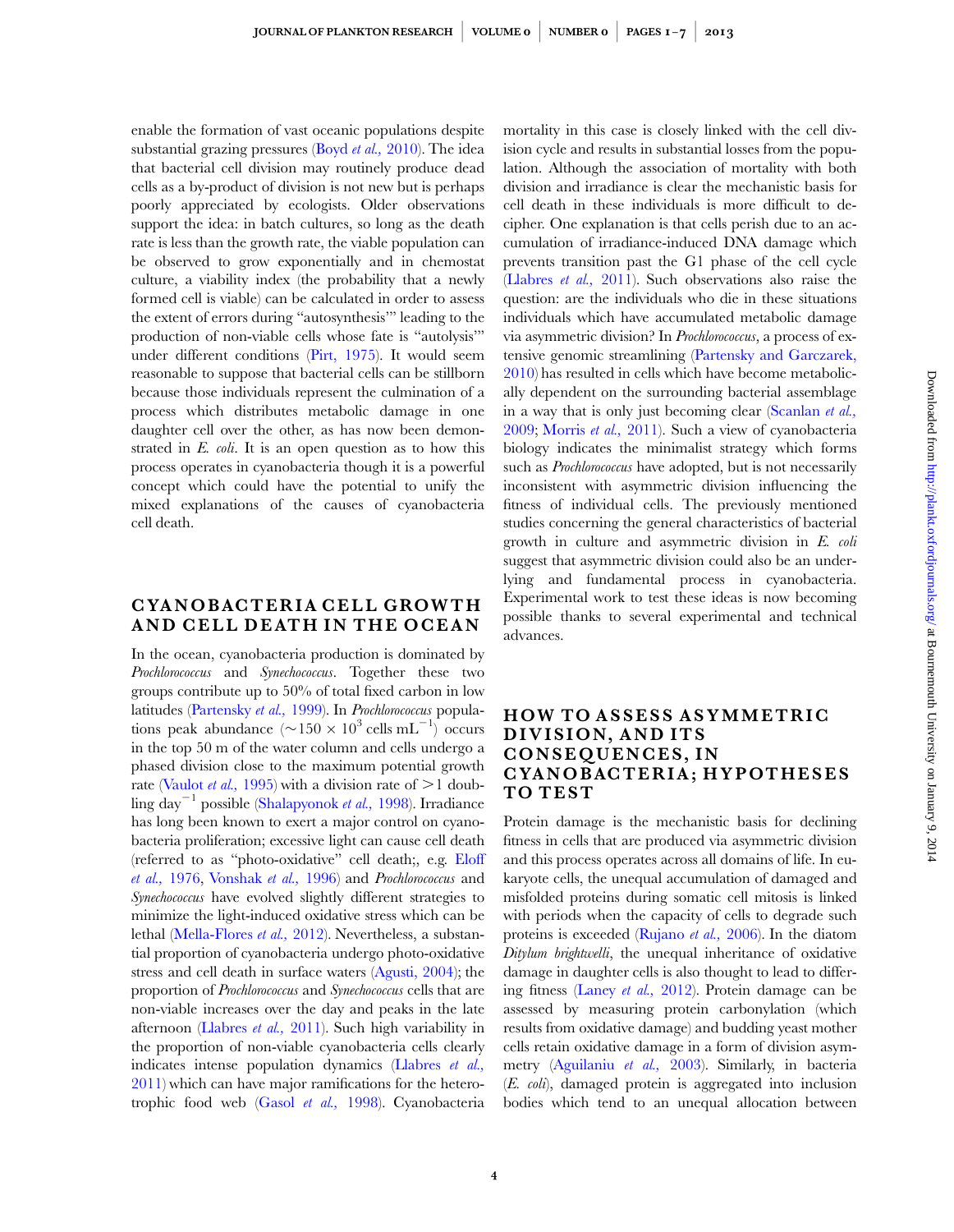<span id="page-4-0"></span>daughter cells ([Lindner](#page-5-0) *et al.*, 2008). Given the importance of irradiance in cyanobacteria ecology [\(Scanlan](#page-6-0) et al., [2009](#page-6-0)), protein carbonylation could be a useful signature of sublethal protein damage which might be asymmetrically allocated during subsequent division. There are currently two commercially available methods for assessing protein carbonylation; a "bulk" method involving homogenization of the entire population (e.g. the OxyBlot approach; [Higo](#page-5-0) et al., 2008) and a cell-specific (flow cytometric) method (e.g. Millipore FlowCellect). This second type of method has not yet been applied and validated for use in cyanobacteria. If cells with an elevated oxidized protein content were detectable with flow cytometry, then it would be possible to see if the phenotype of the cell (shape and size) was affected by the burden of oxidized protein. Such a relationship might be expected given that the development of cell morphology is dependent upon the coordinated activity of a number of proteins. An initial hypothesis would be that protein carbonylation increases over the cell cycle (carbonyl groups in G2 cells  $>$  G1 cells), and that this effect is more significant in cells which have recently been subject to an increase in irradiance as photoacclimation would be incomplete. Following on from this, the hypothesis that damaged protein can become aggregated into inclusion bodies which are asymmetrically allocated could be tested. Several types of inclusion bodies exist in cyanobacteria cells [\(Jensen, 1984](#page-5-0)) with the term inclusion body perhaps most frequently being used to refer to the structures handling the short-term storage of metabolic products, which can be a significant process in cyanobacteria ecology (e.g. [Welsh](#page-6-0) et al., 2008). It is not clear if the damaged protein which cannot be degraded any further is aggregated into inclusion bodies in cyanobacteria as it is in E. coli ([Desplanq](#page-5-0) et al., 2005). Therefore, molecular work is needed to test the hypothesis that cyanobacteria cells aggregate abnormal proteins into inclusion bodies, using the fluorescent reporter techniques similar to that developed for E. coli [\(Lindner](#page-5-0) et al., 2008). If aggregation does occur then the next challenge would be to track the distribution of inclusion bodies during division, and to follow the fate of cells which receive a greater burden of inclusion bodies. Although this has been achieved in E. coli through a combination of advanced microscopy and image analysis techniques ([Stewart](#page-6-0) et al., 2005), it would be substantially more difficult to achieve in coccoid cyanobacteria as it would be less clear how the division poles are orientated within the cell. While lineage tracking would ultimately be necessary to test the role of asymmetric division in determining cell fate, assessing protein aggregation within cells would provide useful initial evidence. If protein aggregation and the accumulation of oxidized protein is found to be a significant

process in cyanobacterial division, then exploring the possible interaction between oxidized protein content and phage infection, in addition to its effects on fitness, may also be possible.

#### CONCLUSIONS

In summary it is proposed that ultimately, there might be one major cause of cyanobacteria cell death; asymmetric division, leading to an accumulation of metabolic damage and therefore increased susceptibility to environmental stress. All other currently recognized causes could be a manifestation of this process; accumulated metabolic damage might eventually result in a set of morphological characteristics in dead or dying cells which is diagnosable as PCD and similarly, photo-oxidative cell death could result from metabolic failure brought about by lowered fitness. Photo-oxidative cell death may be frequently inferred, since it has a proximate and relatively easy to measure environmental cause. However, the ultimate driver of cell death could be asymmetric division leading to a differential burden of metabolic damage between cells at the outset of their existence. In recent years, various ideas have emerged in bacteriology which could help unify asymmetric division with cell aging as well as PCD. The challenge now is to examine the mechanistic basis for asymmetric division in cyanobacteria and to then examine its role in cyanobacteria population dynamics.

#### ACKNOWLEDGEMENTS

I thank John Berges, Chang-Jae Choi and Eric Stewart for helpful discussions and also the two reviewers for their constructive comments.

#### FUNDING

This work was supported by Bournemouth University.

#### REFERENCES

- Ackermann, M., Chao, L., Bergstrom, C. T. et al. (2007) On the evolutionary origin of aging. Aging Cell,  $6$ , 235–244.
- Adamec, F., Kaftan, D. and Nedbal, L. (2005) Stress-induced filament fragmentation of Calothrix elenkinii (cyanobacteria) is facilitated by death of high-fluorescence cells.  $\tilde{J}$ . Phycol., 41, 835-839.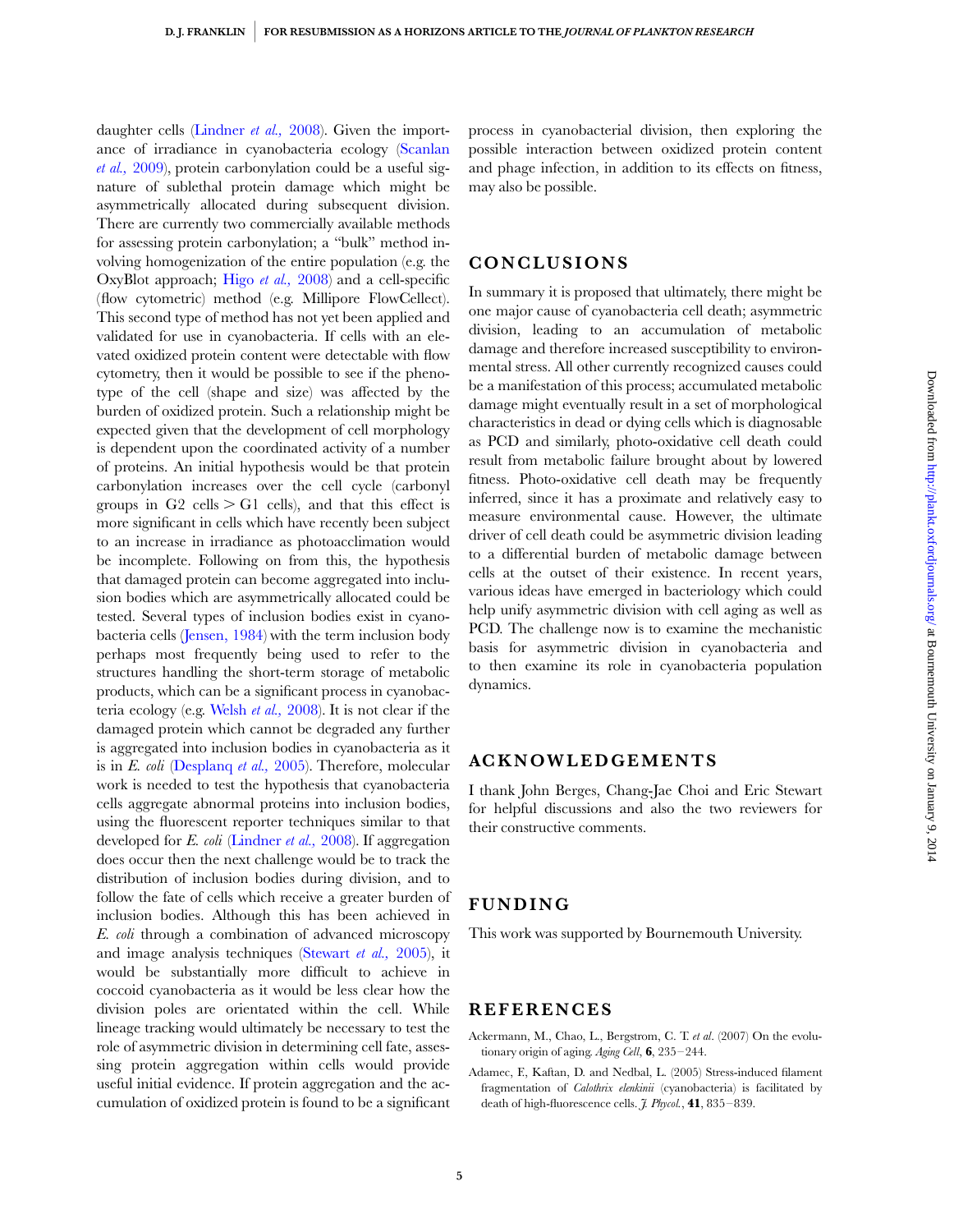- <span id="page-5-0"></span>Aguilaniu, H., Gustafsson, L., Rigoulet, M. et al. (2003) Asymmetric inheritance of oxidatively damaged proteins during cytokinesis. Science, 299, 1751–1753.
- Agusti, S. (2004) Viability and niche segregation of Prochlorococcus and Synechococcus cells across the Central Atlantic Ocean. Aquat. Microb.  $Ecol.,$  36, 53-59.
- Bar-Zeev, E., Avishay, I., Bidle, K. D. et al. (2013) Programmed cell death in the marine cyanobacterium Trichodesmium mediates carbon and nitrogen export. ISME  $\tilde{j}$ , doi:10.1038/ismej.2013.121.
- Berman-Frank, I., Bidle, K. D., Haramaty, L. et al. (2004) The demise of the marine cyanobacterium, Trichodesmium spp., via an autocatalyzed cell death pathway. Limnol. Oceanogr., 49, 997-1005.
- Boyd, P. W., Strzepek, R., Fu, F. et al. (2010) Environmental control of open-ocean phytoplankton groups: now and in the future. Limnol. Oceanogr., **55**, 1353-1376.
- Carr, N. G. (1995) Microbial cultures and natural populations. In: Joint, I. (ed.), Molecular Ecology of Aquatic Microbes. Springer, Berlin, Heidelberg. NATO ASI Series, 38, pp. 391–402.
- Chao, L. (2010) A model for damage load and its implications for the evolution of bacterial aging. PLoS Genet., 6, e1001076.
- Choi, C. J. and Berges, J. A. (2012) New types of metacaspases in phytoplankton reveal diverse origins of cell death proteases. Cell Death Dis., 4, e490.
- Davey, H. M. (2011) Life, death, and in-between: meanings and methods in microbiology. Appl. Environ. Microbiol., 77, 5571–5576.
- Desplanq, D., Bernard, C., Sibler, A-P. et al. (2005) Combining inducible protein overexpression with NMR-grade triple isotope labeling in the cyanobacterium Anabaena sp. PCC 7120. Biotechniques, 39, 405–411.
- Ding, Y., Gan, N. Q., Li, J. et al. (2012) Hydrogen peroxide induces apoptotic-like cell death in Microcystis aeruginosa (Chroococcales, Cyanobacteria) in a dose-dependent manner. Phycologia, 51, 567–575.
- Eloff, J. N., Steinitz, Y. and Shilo, M. (1976) Photooxidation of cyanobacteria in natural conditions. Appl. Environ. Microbiol., 31, 119– 126.
- Flombaum, P., Gallegos, J. L., Gordillo, R. A. et al. (2013) Present and future global distributions of the marine cyanobacteria Prochlorococcus and Synechococcus. Proc. Natl Acad. Sci. USA, 110, 9824– 9829.
- Franklin, D. J., Brussaard, C. P. D. and Berges, J. A. (2006) What is the role and nature of programmed cell death in phytoplankton ecology? Eur. J. Phycol.,  $41$ ,  $1-14$ .
- Gasol, J. M., Doval, M. D., Pinhassi, J. et al. (1998) Diel variations in bacterial heterotrophic activity and growth in the northwestern Mediterranea n Sea. Mar. Ecol. Prog. Ser., 164, 107–124.
- Guo, L., Zhang, J., Wu, J. et al. (2012) Morphological and biochemical changes of Microcystis aeruginosa PCC7806 subjected to dark and oxygen limitation. Acta Microbiol. Sinica, 52, 228– 235.
- Higo, A., Ikeuchi, M. and Ohmori, M. (2008) cAMP regulates respiration and oxidative stress during rehydration in Anabaena sp. PCC 7120. FEBS Lett., 582, 1883-1888.
- Hirose, M., Katano, T. and Nakano, S. I. (2008) Growth and grazing mortality rates of Prochlorococcus, Synechococcus and eukaryotic picophytoplankton in a bay of the Uwa Sea, Japan. J. Plank. Res., 30, 241–250.
- Jensen, T. E. (1984) Cell inclusions in the cyanobacteria. Ann. N. Y. Acad. Sci., 435, 279-282.
- Kirchman, D. L. (1999) Phytoplankton death in the sea. Nature, 398,  $293 - 294.$
- Kirchman, D. L. (2000) Microbial Ecology of the Oceans. Wiley-Liss, New York.
- Laney, S. R., Olson, R. J. and Sosik, H. M. (2012) Diatoms favour their younger daughters. Limnol. Oceanogr., 57, 1572-1578.
- Lewis, K. (2000) Programmed death in bacteria. Microbiol. Mol. Biol.  $Ren$  64, 503–514
- Lindner, A. B., Madden, R., Dernarez, A. et al. (2008) Asymmetric segregation of protein aggregates is associated with cellular aging and rejuvenation. Proc. Natl Acad. Sci. USA, 105, 3076-3081.
- Llabres, M., Agusti, S. and Herndl, G. J. (2011) Diel in situ picophytoplankton cell death cycles coupled with cell division. *J. Phycol.*, 47, 1247–1257.
- Mella-Flores, D., Six, C., Ratin, M. et al. (2012) Prochlorococcus and Synechococcus have evolved different adaptive mechanisms to cope with light and UV stress. Front. Microbiol., doi:10.3389/fmicb.2012.00285.
- Mikula, P., Zezulka, S., Jancula, D. et al. (2012) Metabolic activity and membrane integrity changes in Microcystis aeruginosa - new findings on hydrogen peroxide toxicity in cyanobacteria. Eur. J. Phycol., 47, 195 –206.
- Mitchison, G. J. and Wilcox, M. (1972) Rule governing cell division in Anabaena. Nature, 239, 110–111.
- Moon, Y. J., Kim, S. I. and Chung, Y. H. (2012) Sensing and responding to UV-A in cyanobacteria. Int.  $\tilde{J}$ . Mol. Sci., 13, 16303-16332.
- Morris, J. J., Johnson, Z. I., Szul, M. J. et al. (2011) Dependence of the cyanobacterium Prochlorococcus on hydrogen peroxide scavenging microbes for growth at the ocean's surface. PLoS One, 6, e16805.
- Muller, S. and Davey, H. (2009) Recent advances in the analysis of individual microbial cells. Cytometry A, 75, 83–85.
- Munn, C. (2011) Marine microbiology: ecology and applications. Garland Science, New York.
- Partensky, F., Blanchot, J. and Vaulot, D. (1999) Differential distribution and ecology of Prochlorococcus and Synechococcus in oceanic waters: a review. In: Charpy, L and Larkum, A. W. D. (eds), Marine Cyanobacteria. Bull. Inst. Oceanogr. Monaco. Special issue 19.
- Partensky, F. and Garczarek, L. (2010) Prochlorococcus: advantages and limits of minimalism. Ann. Rev. Mar. Sci., 2, 305-331.
- Pirt, S. J. (1975) Principles of microbe and cell cultivation. Blackwell, Oxford.
- Polovina, J. J., Howell, E. A. and Abecassis, M. (2008) Ocean's least productive waters are expanding. Geophys. Res. Lett., 35, L03618.
- Rang, C. U., Peng, A. Y. and Chao, L. (2011) Temporal dynamics of bacterial aging and rejuvenation. Curr. Biol., 21, 1813– 1816.
- Reddy, P. M., Yumnam, D. D. and Imchen, T. Y. (1987) Regulation of differentiation of multiple heterocysts in a blue-green alga Anabaena variabilis. Arch. Hydrobiol. (Suppl),  $73$ ,  $559-574$ .
- Ross, C., Santiago-Vazquez, L. and Paul, V. (2006) Toxin release in response to oxidative stress and programmed cell death in the cyanobacterium Microcystis aeruginosa. Aquat. Toxicol., 78, 66– 73.
- Rujano, M. A., Bosveld, F., Salomons, F. A. et al. (2006) Polarised Asymmetric inheritance of accumulated protein damage in higher eukaryotes. PLoS Biol., 4, 2325– 2335.
- Sauer, J., Schreiber, U., Schmid, R. et al. (2001) Nitrogen starvation-induced chlorosis in Synechococcus PCC 7942. Low-level photosynthesis as a mechanism of long-term survival. Plant Physiol., 126, 233– 243.